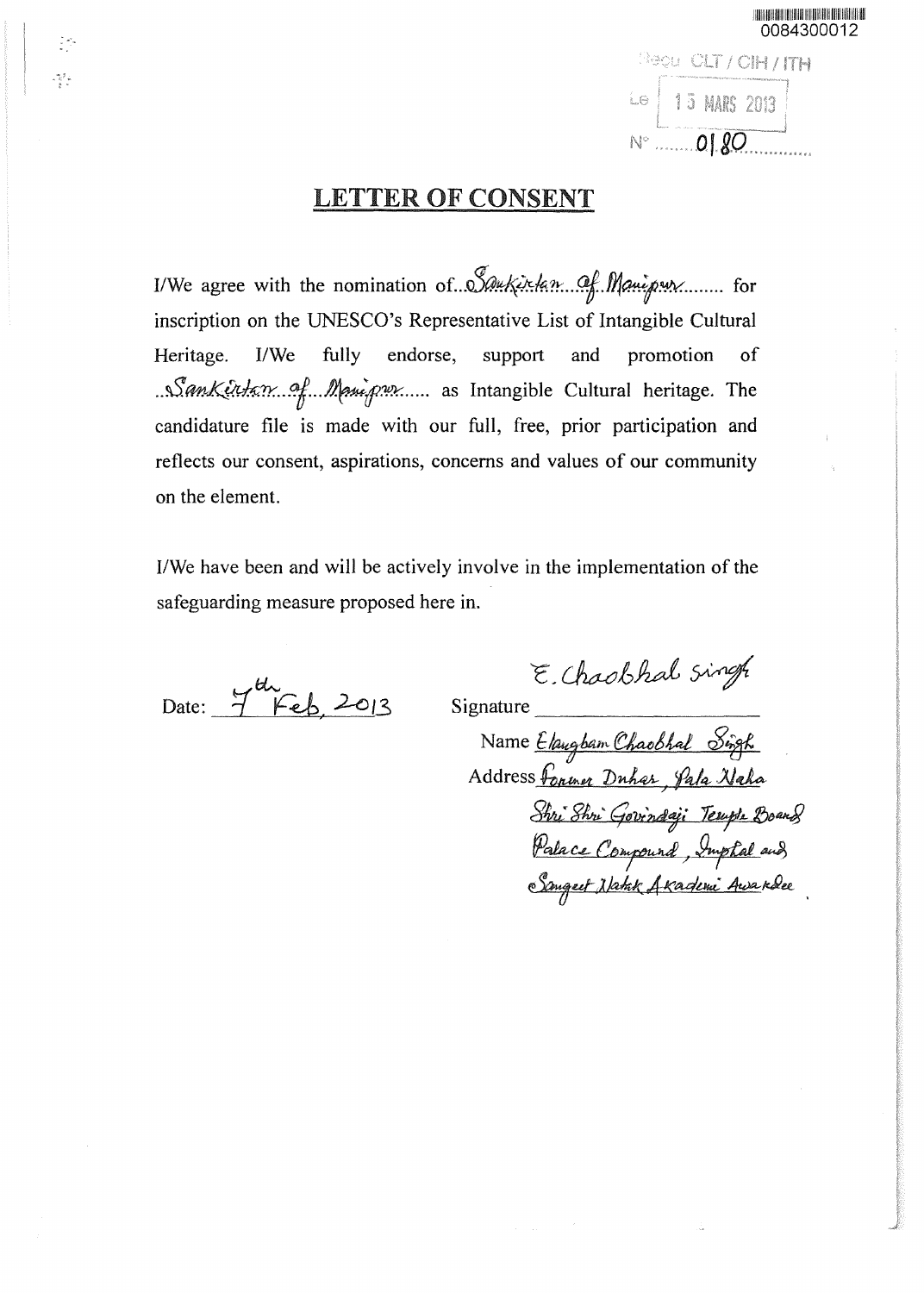## **LETTER OF CONSENT**

I/We agree with the nomination of.... Sankentan of Manu pur......... for inscription on the UNESCO's Representative List of Intangible Cultural Heritage.  $I/We$ fully endorse, support and promotion of Sankertan of Manipur as Intangible Cultural heritage. The candidature file is made with our full, free, prior participation and reflects our consent, aspirations, concerns and values of our community on the element.

I/We have been and will be actively involve in the implementation of the safeguarding measure proposed here in.

Date:  $07 - 02 - 2013$ 

 $\frac{1}{2}$ 

سائيس<br>ترين

Signature  $L - \frac{1}{6}$  $\overline{\mathcal{A}}$ Name <u>Leémapokpam Lakpaté Sing</u>h<br>Address *Ha*wjaba, Pala Naha Shri Shri Gorindaji Tample Bearg<br>Palace Compourd, Juptal and<br>Saugut Natak Akademi Awardee.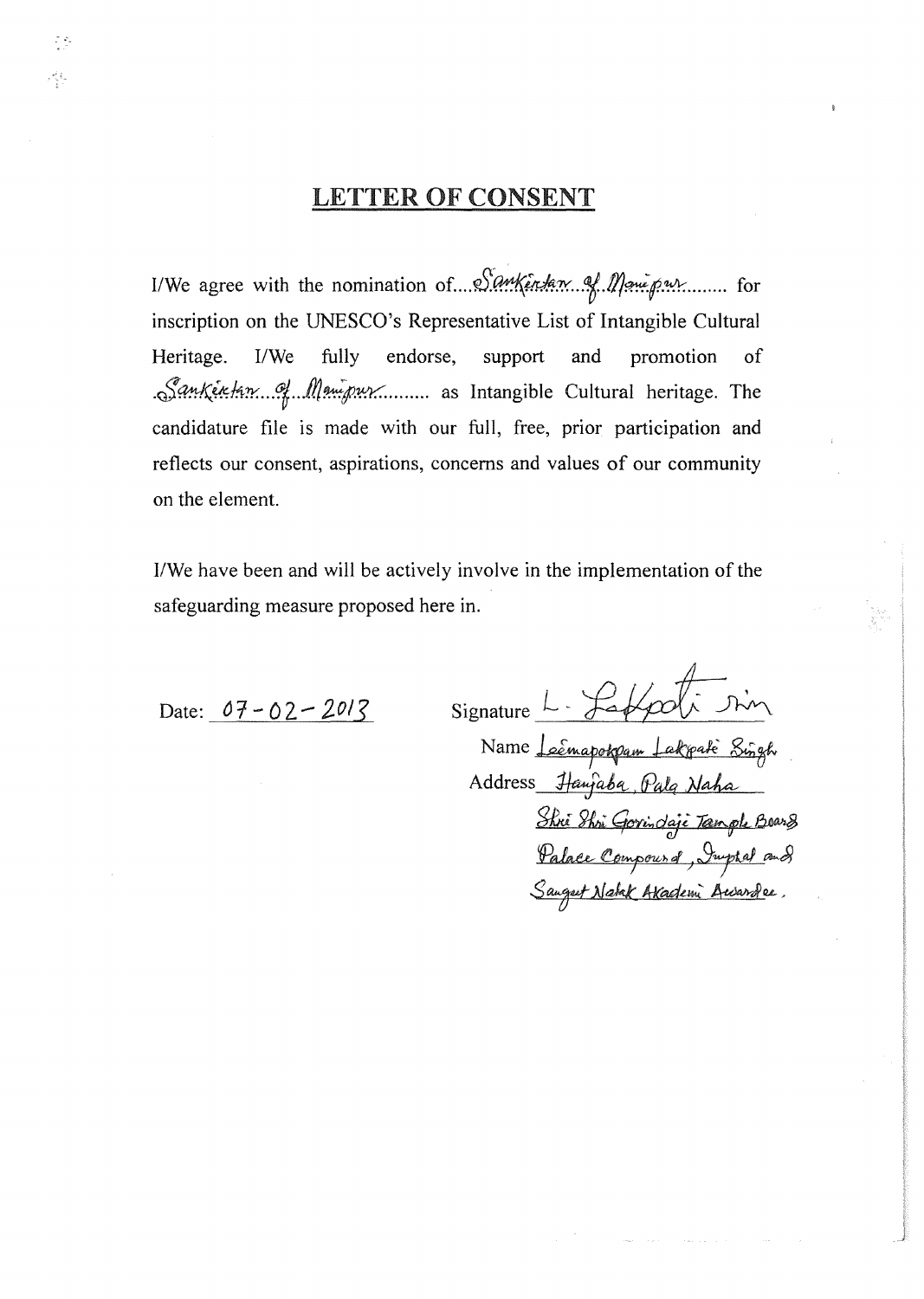## **LETTER OF CONSENT**

I/We agree with the nomination of Sankinken of Manigram for inscription on the UNESCO's Representative List of Intangible Cultural Heritage.  $I/We$ fully endorse, support and promotion of Sankintan of Manipux ......... as Intangible Cultural heritage. The candidature file is made with our full, free, prior participation and reflects our consent, aspirations, concerns and values of our community on the element.

I/We have been and will be actively involve in the implementation of the safeguarding measure proposed here in.

| Date: $12 - 2 - 3$ | Signature Ch. Sanatomba Singh (Anot. Pre.)  |
|--------------------|---------------------------------------------|
|                    | Name CH. SANATOMBA SINGH                    |
|                    | Address SHREE SHRE GOVINDAJI                |
|                    | $NAT$ SANKIRTAN WANGKHEI                    |
|                    | PALACE COMPOUND IMPHAL-E                    |
|                    | Pin Code 795001                             |
|                    | $Mohile No. 791-986228117$                  |
|                    | Maddon<br>Assa Real Cadadall But Conditions |

eranden lenns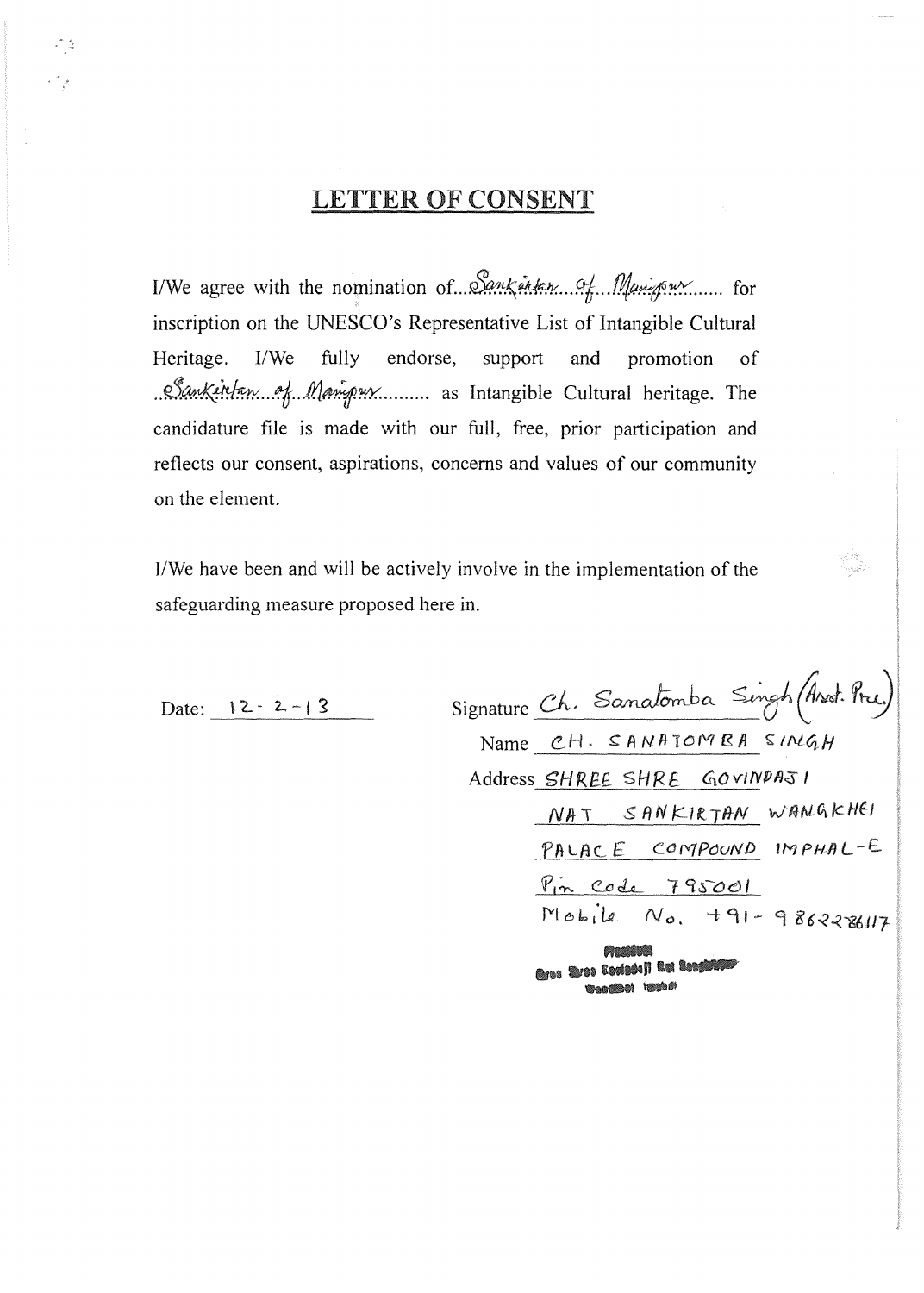I/We agree with the nomination of "-Sankiretan of Manipur for UNESCO's inscription on the "Representative List" of Intangible Cultural Heritage. I/We support the promotion of "Sanker ten of Manipur as Intangible Cultural Heritage of Humanity. The candidature file reflects our/my full consent, aspirations, concerns and values of the *Manipuri* Community.

I/We will actively be involved in the implementation of the safeguarding measure proposed in the dossier.

Date:  $25 - 01 - 20/3$ 

 $\tilde{\zeta}$ 

ţ

Signature S 7 Lawil Signature

Name Sougaijam Thanil Singh<br>Address Padmashri, former Preachan Gure, JNGIDA Sangeet Natak Arademi Awardee (Pung)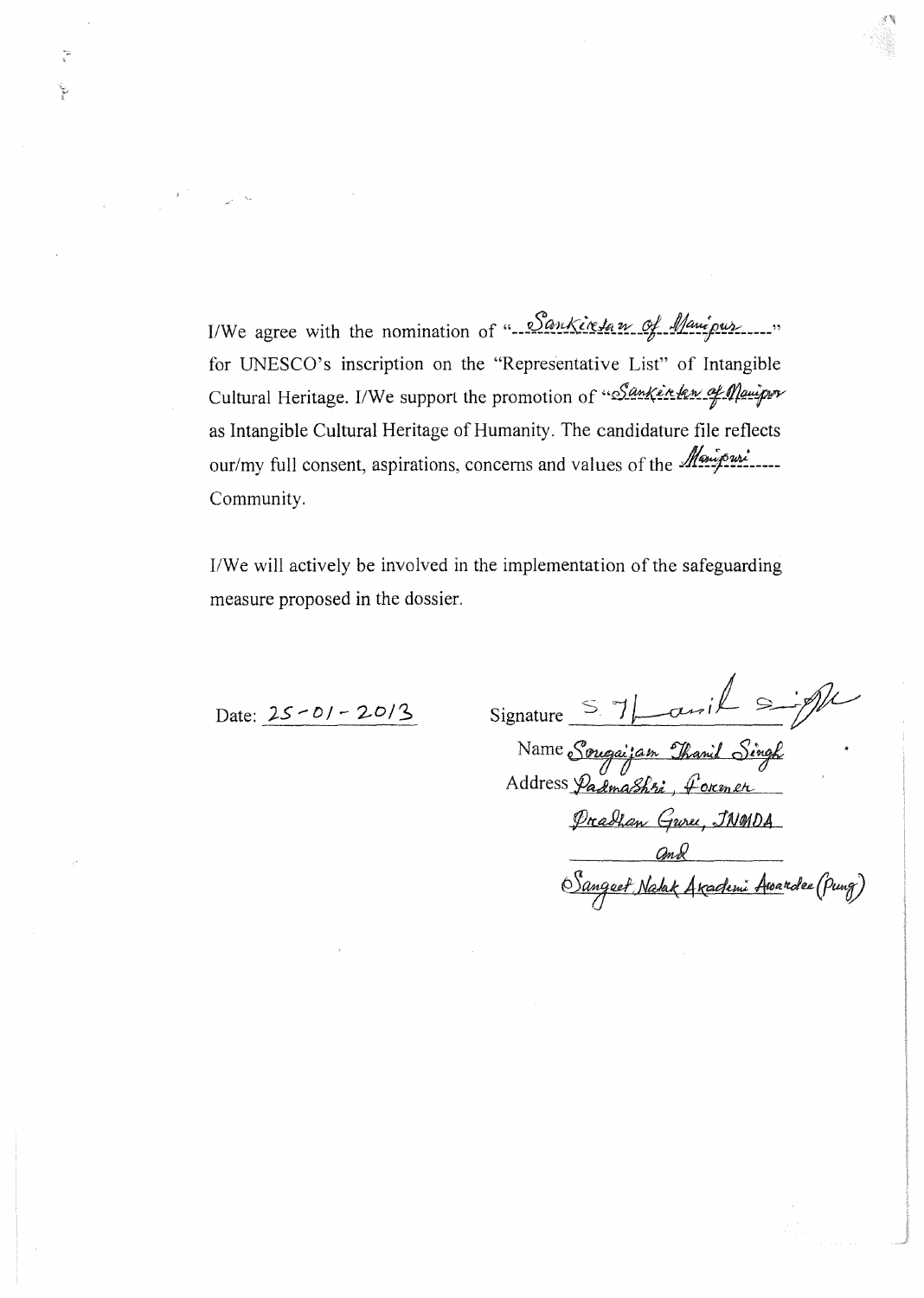I/We agree with the nomination of "Sankirfan of Manipur...." for UNESCO's inscription on the "Representative List" of Intangible Cultural Heritage. I/We support the promotion of "Sankirlan af Mangre as Intangible Cultural Heritage of Humanity. The candidature file reflects our/my full consent, aspirations, concerns and values of the *Manipur* Community.

I/We will actively be involved in the implementation of the safeguarding measure proposed in the dossier.

Date: 04/02/2013

| Signature N. Sheyamahord Singly             |
|---------------------------------------------|
| Name Ningikoujam Shyam chand Singh          |
|                                             |
| Address Gaiskul Janmaskan.<br>Inphal, West. |
|                                             |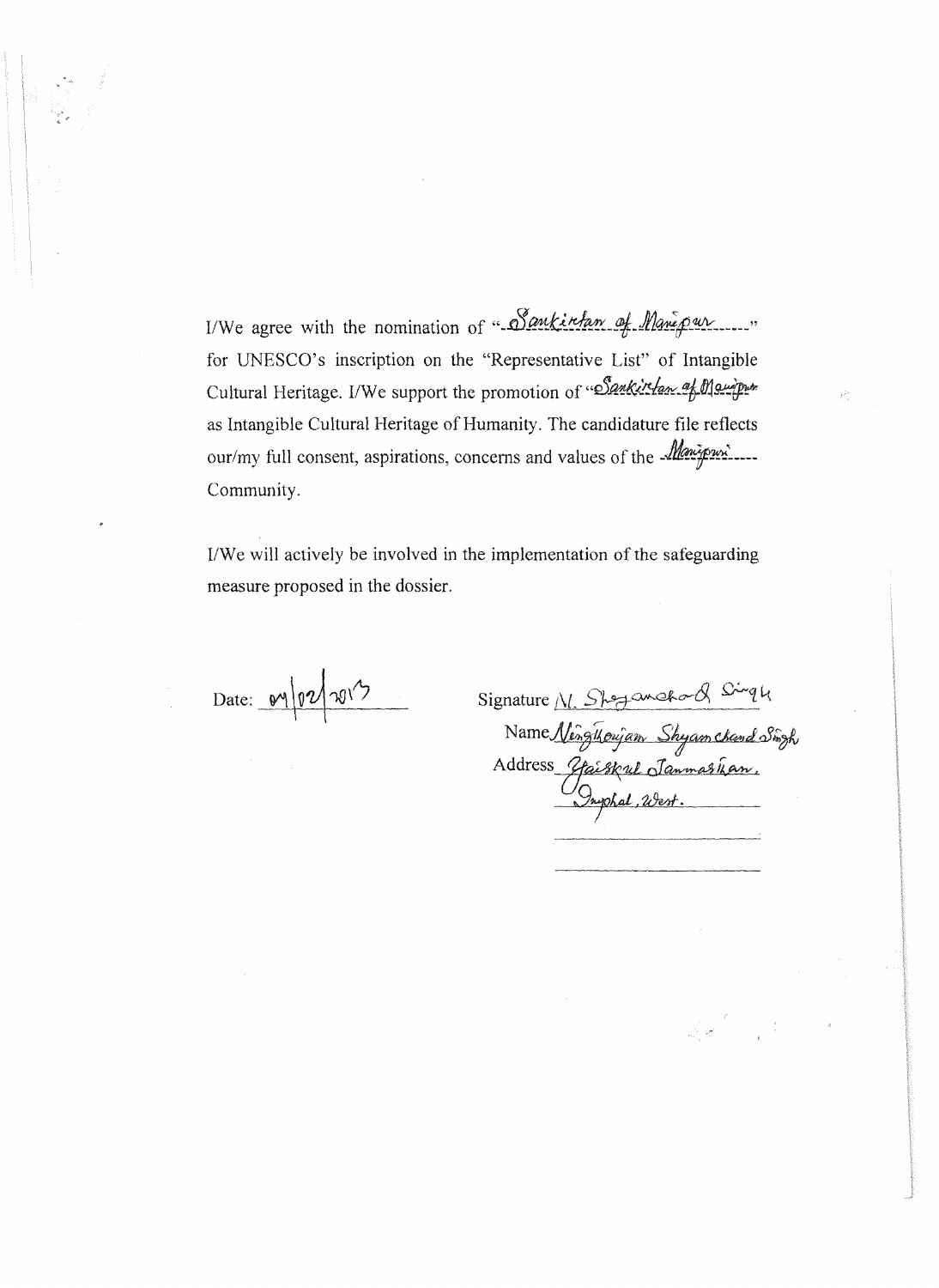## **LETTER OF CONSENT**

I/We agree with the nomination of Saukirtan of Manipux.... for inscription on the UNESCO's Representative List of Intangible Cultural Heritage. I/We fully endorse, support and promotion of Sauksretam af Manipux............ as Intangible Cultural heritage. The candidature file is made with our full, free, prior participation and reflects our consent, aspirations, concerns and values of our community on the element.

I/We have been and will be actively involve in the implementation of the safeguarding measure proposed here in.

Date: 22-02-2013

 $177020$ Signature RK, Sano

Name R.K. Sanatomba Singh Address President Guru Gulapi Nata Sankéntana <u>Academy, Nganaggithong,</u>